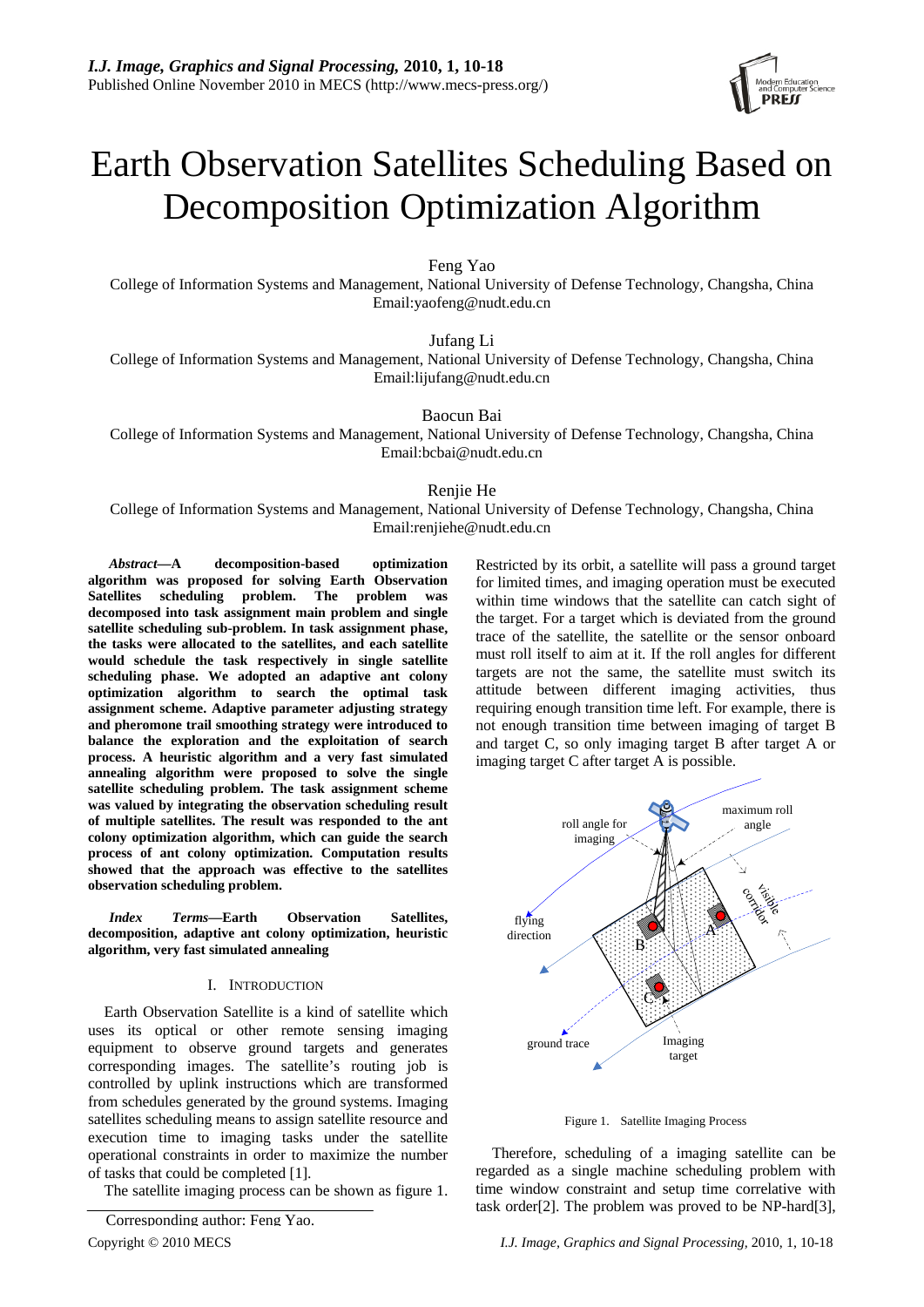and was solved mainly by heuristic algorithm[4,5], neighborhood search algorithm[6-8], and meta-heuristics such as genetic algorithm<sup>[9]</sup>.

As the number of imaging satellite continually increased, multi-satellites imaging scheduling became a research hotspot[1,5,7]. Multi-satellites imaging scheduling is more difficult than single satellite scheduling for the following reasons. First, the number of alternative satellites and alternative time windows for a imaging task is multiplied, making the combinational characteristic of the problem more prominent. Second, operational constraints of different satellites may be different, making uniform modeling of the problem difficult. To cope with these difficulties, most research made some simplifications to abstract those common main constraints and constructed mix integer programming model[5] or constraint satisfaction problem models[1,7]. Then approximate algorithms were used to solve the models. Such methods were effective in some cases, but when problem scale was large, computation time would be too long or computation result would be relatively poor.

In research on the problem of cooperative earth observing by multiple satellites, Morris[1] proposed an idea which first assigned observation tasks to different satellites, then solved single satellite scheduling problem for each satellite. The essence of his method was to transform multi-satellites scheduling problem into single satellite scheduling problem to decrease problem complexity and improve computational efficiency. Its task assignment process lied in a higher level and would greatly affect the scheduling effect, since task assignment process divided the tasks into several non-intersecting subsets and dissevered the relations among them. But how to find a good task assignment strategy to ensure the method's performance is itself a quite difficult problem. Morris didn't give a clear answer for it.

This paper used Morris' decomposition idea as a reference and decomposed the imaging satellites scheduling problem into a task assignment main problem and a single satellite scheduling sub-problem. The difference was that, Morris' method assigned tasks to satellites only once according to some strategy, while our method deemed task assignment as an optimization process also, and used an adaptive ant colony optimization algorithm (ACO) to generate different task assignment solutions. Based on these solutions and the following single satellite scheduling processes, we could get different complete schedules. Then assessment results of these schedules were fed back to ant colony optimization algorithm to guide it to find better task assignment solutions and complete schedules. Tests on different scale problems showed that our algorithm was effective.

## II. MODELING OF IMAGING SATELLITES SCHEDULING PROBLEM

Imaging satellites scheduling problem can be described as a quintuple  $\langle E, S, T, C, F \rangle$ .  $E$  is scheduling horizon.  $S = \{S_1, \dots, S_{N_S}\}\$ is a set of satellites. *E*

 $T = \{T_1, \dots, T_{N_T}\}$  is a set of tasks. *C* is a set of constraints.

*F* is objective function. Imaging satellite scheduling can be classified into long-term scheduling and shortterm scheduling. Short-term scheduling as this paper considered requires precise orbit prediction data, so its horizon is usually shorter than 24 hours.

Due to a imaging satellite's field of view, it can see only a strip on the earth at one pass, so big area must be segmented to narrow strips along with the satellite's ground trace. For multi-satellites case, different satellite's ground traces may be not parallel, so segmenting target areas into small spots that can be observed completely by either satellite in one pass is a feasible way. For simplification, we assumed that all the observing targets were spot targets in this paper.

Each observing task must satisfy time interval, sensor type, ground sample distance or other requirements. For a given task, there may be more than one satellite that can fulfill it. Each candidate satellite may have several time windows with the task in a given time period. Each time window means a specific roll angle for the corresponding satellite. These time windows and roll angles can be obtained ahead of schedule through orbit calculation and prediction software.

For a task  $T_i$ , we define all of its time windows as a set

$$
O_i = \bigcup_{j=1}^{N_S} \bigcup_{k=1}^{N_{ij}} O_{ijk}, i \in [1, \cdots, N_T],
$$

.

where  $N_T$  is the number of tasks,  $N_S$  is the number of satellites,  $N_{ii}$  is the number of time windows between satellite  $S_i$  and task  $T_i$ ,  $O_{ijk}$  is the kth time window.  $g_{ijk}$  is the roll angle of  $S_j$  observing  $T_i$  in  $O_{ijk}$ . [ $ws_{ijk}$ ,  $we_{ijk}$ ] is the corresponding time interval of  $O_{ijk}$ .  $p_i$  is the priority of  $T_i$ .  $d_i$  is the imaging duration for  $T_i$ .

For a satellite  $S_i$ , its rolling velocity is  $r_i$ , the stabilizing time needed after rolling is  $h_i$ , the memory needed for unit duration time of imaging is  $\alpha_i$ , the maximum storage capacity is  $M_i$ , the maximum times of imaging operations in the given scheduling horizon is  $R_i$ .  $x_{ijk}$  is the decision variable which is defined as

$$
x_{ijk} = \begin{cases} 1, & \text{task } T_i \text{ is scheduled to satellite } S_j \text{ in time window} O_{ijk} \\ 0, & \text{else} \end{cases}
$$

For imaging satellites scheduling problem, the following constraints must be satisfied.

(1) Exclusivity, namely each task should be scheduled only once and without interrupt, i.e.

$$
\sum_{j=1}^{N_S} \sum_{k=1}^{N_{ij}} x_{ijk} \le 1, \forall i \in [1, \cdots, N_T]
$$
 (1)

(2) There must be enough time left for a satellite to switch its roll angle between two successive imaging operations. This time includes transition time and the stabilizing time after a switch, i.e.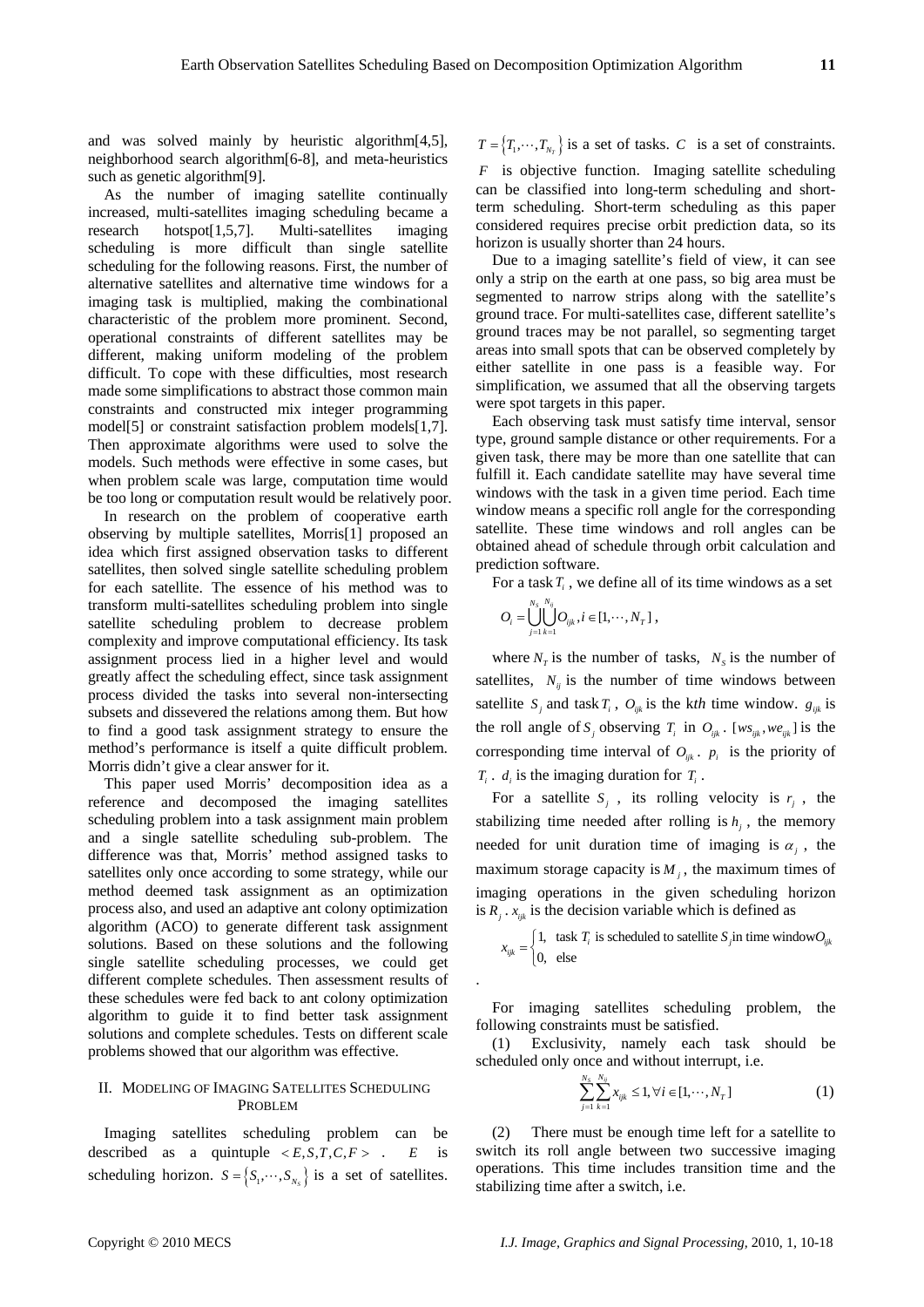$$
we_{ijk} + |g_{ijk} - g_{i^*jk^*}| / r_j + h_j \le ws_{i^*jk^*}
$$
  
\n
$$
\forall j \in [1, \cdots, N_s], x_{ijk} x_{i^*jk^*} = 1 \text{H} we_{ijk} \le ws_{i^*jk^*}
$$
 (2)

(3) The amount of image data stored onboard should not overstep the capacity of memory instrument, i.e.

$$
\sum_{i=1}^{N_T} \sum_{k=1}^{N_y} x_{ijk} d_i \alpha_j \le M_j, \forall j \in [1, \cdots, N_s]
$$
 (3)

(4) The times of imaging operations are limited due to the satellite's power and maneuverability constraints, i.e.

$$
\sum_{i=1}^{N_T} \sum_{k=1}^{N_{ij}} x_{ijk} \le R_j, \forall j \in [1, \cdots, N_S]
$$
 (4)

To sum up, the imaging satellites scheduling problem discussed in this paper is to assign satellite resources and imaging time to tasks subjected to the above constraints, with an optimization objective of maximizing the sum of all the scheduled tasks' priorities. Thereby, we establish a 0-1 integer programming model of the problem as follows.

$$
\max \sum_{i=1}^{N_r} \sum_{j=1}^{N_s} \sum_{k=1}^{N_{ij}} x_{ijk} p_i
$$
\n
$$
\begin{cases}\n\sum_{j=1}^{N_s} \sum_{k=1}^{N_{ij}} x_{ijk} \le 1 \\
\text{we}_{ijk} + d_i + |g_{ijk} - g_{i^*jk^*}| / r_j + h_j \le \text{ws}_{i^*jk^*}, \\
\forall x_{ijk} x_{i^*jk^*} = 1 \boxplus \text{we}_{ijk} \le \text{ws}_{i^*jk^*}, \\
s.t. \sum_{i=1}^{N_r} \sum_{k=1}^{N_{ij}} x_{ijk} d_i \alpha_j \le M_j \\
\sum_{i=1}^{N_r} \sum_{k=1}^{N_{ij}} x_{ijk} \le R_j \\
i, i^* \in [1, \dots, N_r] \\
j \in [1, \dots, N_s] \\
k, k^* \in [1, \dots, N_{ij}]\n\end{cases} (5)
$$

#### III. FRAMEWORK OF SOLVING METHOD

Considering the computational complexity of the above model, we propose a solving method based on problem decomposition. The original problem is decomposed into a task assignment main problem and a single satellite scheduling sub-problem. Its framework can be shown as figure 2.



Figure 2. Framework of Decomposition-Based Solving Method

In figure 2, the task assignment main problem considers a set of tasks  $T = \{T_1, \dots, T_{N_r}\}\$  and a set of satellites  $S = \{S_1, \dots, S_{N_s}\}\$ . Task  $T_i$  has a set of alternative satellites  $S(i)(S(i) \subseteq S)$  which not only can satisfy its imaging requirements such as ground sample distance, sensor type, etc., but also have time windows with it. The problem requires assigning a satellite to each task, and each task should be assigned to not more than one satellite.

Given a set of tasks  $T$  which are assigned to satellite  $S_i$ , the single satellite scheduling sub-problem requires optimally selecting and scheduling tasks under the satellite operational constraints in order to maximize the number of tasks that could be completed.

The framework adopts adaptive ant colony optimization algorithm to solve task assignment main problem. In the iterative searching process, as soon as a task assignment solution is generated by the ants, it is sent to each corresponding satellite to carry on single satellite scheduling. The schedules from each satellite are integrated to obtain a complete schedule and assess performance of the task assignment solution. These assessment results are then used to guide ant colony optimization algorithm to find better task assignment solutions. After a number of iterations, a final optimized task assignment solution and corresponding multisatellites imaging schedule is acquired. In such a framework, the single satellite scheduling module can be regarded as the attractiveness calculation function in ant colony optimization algorithm.

# IV. ADAPTIVE ACO ALGORITHM FOR TASK ASSIGNMENT MAIN PROBLEM

Ant colony optimization algorithm is originated from the swarm behavior of ants searching for food [10]. It has already been successfully applied in a serial of difficult combinatorial optimization problems. Since its positive feedback characteristic and random searching ability are outstanding, we construct an adaptive ant colony optimization algorithm for the task assignment main problem.

#### *A. Definition of Pheromone and Its Initialization*

In TSP applications, pheromone often denotes the probability of getting better route if node *j* is arranged right after node  $i$ . Similarly in our algorithm, we define pheromone as the probability of assigning a certain task to a certain satellite, which is in accordance with the information that assigning that task to that satellite tends to get a better schedule. Let  $|S(i)|$  be the number of alternative satellites for task  $T_i$ . The probability of assigning  $T_i$  to satellite  $S_j$  is defined as  $\tau_{ij}$ . As initialization, the probability of assigning a task to each candidate satellite is set to be identical, i.e.

$$
\tau_{ij}(0) = \frac{1}{|S(i)|}, \ i = 1, \cdots, N_T, \ j = 1, \cdots, |S(i)|
$$
 (6)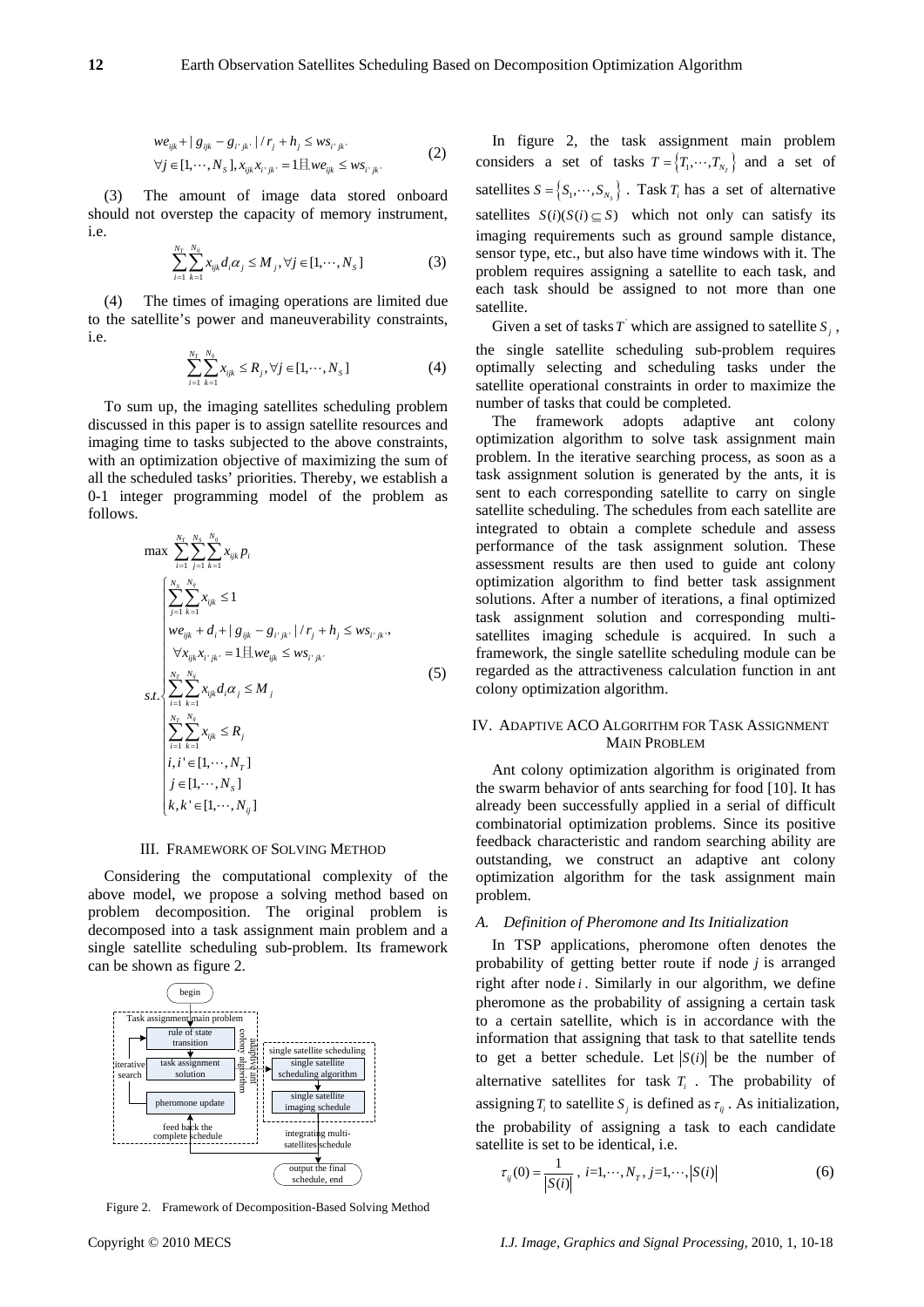# *B. Construction of Solutions*

When ants construct solutions, an ideal manner is to get feasible solutions at any time, meaning that tasks are assigned under all the constraints. But computation time needed in this manner is too long since imaging satellite's operational constraints are very complex. Besides, searching randomicity of ant colony optimization algorithm will be affected if feasible solution is required each time, thus the algorithm's performance will be degenerated[11]. In order to avoid this defect, we assume to consider only the constraint (1) as shown in section II when ants constructing solutions, other constraints are left for single satellite scheduling module to cope with. So in solution construction phase, we only need to select a certain satellite for a given task from its alternative satellites according to stated rule of state transition.

We adopt a pseudo-random proportion rule[10] to select satellite for a task. Let  $\sigma_i = \sigma_i^{j_0}$  denote that task  $T_i$  choose satellite  $j_0$  to fulfill it. The rule for making a choice is as follows:

$$
\sigma_i = \begin{cases} \max_{j \in [1, |S(i)|]} \{ \tau_{ij}(t) \}, \text{if } q \le q_0 \\ \phi, \text{ otherwise} \end{cases} \tag{7}
$$

*q* is a random number distributed uniformly in [0,1],  $q_0$  is a control parameter for random selection,  $0 \le q_0 \le 1$ . When  $q \leq q_0$ , satellite is selected according to amount of pheromone. When  $q > q_0$ ,  $\phi$  means to select satellite according to the following probability distribution:

$$
\Pr(i, j_0, t) = \frac{\tau_{ij_0}(t)}{\sum_{j \in [1, |S(i)|]} \tau_{ij}(t)}, i \in [1, N_T], j_0 \in [1, |S(i)|] \tag{8}
$$

 $Pr(i, j_0, t)$  denotes the probability of select satellite  $j_0$  for  $T_i$  at time  $t$ .

#### *C. Pheromone Update*

#### *1) Local Update Rule*

Every time a solution *Sol* is constructed by the ants, it will be sent to single satellite scheduling module, then be further repaired (will be explained in section E) to get a new solution *Sol'*. If *Sol'* is better than *Sol*, pheromone would be accordingly updated locally. The update manner is as follows:

$$
\tau_{ij}(t+1) = (1 - \rho_{local})\tau_{ij}(t) + \rho_{local}\tau_{ij}(0), \forall \sigma_i^j \in Sol
$$
 (9)

$$
\rho_{\text{local}} \in (0,1)
$$
 is a local pheromone evaporation

parameter. The local pheromone update rule can be seen as a diversification mechanism which can avoid getting into local optimum too early.

# *2) Global Update Rule*

The purpose of global pheromone update is to reinforce pheromone of better solutions in order to guide the search more intelligent. Elitist strategy uses the best solution of each iteration to update pheromone, which tends to lead to early convergence[10]. Rank-based strategy ranks solutions of each iteration first, then updates pheromone according to weighted order information[12]. We adopt a best solution queue (BSQ)

strategy to make global pheromone update. In BSQ, several current best solutions are always kept. If better solutions are got in iterating process, they will be replaced into BSQ. Each time an iteration is completed, BSQ will be updated, and pheromone will also be updated in term of the following mode:

$$
\tau_{ij}(t+1) = (1 - \rho_{global})\tau_{ij}(t) + \rho_{global}\Delta\tau_{ij}
$$
\n(10)

 $\rho_{\text{global}} \in (0,1)$  is a global pheromone evaporation parameter, while  $\Delta \tau_{ik}$  is the increase amount of pheromone calculated as follows:

$$
\Delta \tau_{ij} = \begin{cases}\n\frac{\lambda}{|S(i)|} \sum_{r \in [1, |S(i)|]} \tau_{ir}(t), & \text{if } \sigma_i^j \in \text{BSQ} \\
0, & \text{otherwise}\n\end{cases}
$$
\n(11)

<sup>λ</sup> is a pheromone increment factor.

# *D. Adaptive Strategy*

Ant colony optimization algorithm bears a contradiction of quickly convergence and stagnant precocity. The strategies used to improve global search ability and avoid early getting in local optimum include, combining determinate selection with random selection, or change some parameters to dynamically adjust pheromone [13,14]. We adopt an adaptive parameter adjustment strategy to dynamically suite searching process.

Let parameter  $q_0$  has a domain of  $\{q_0^a, q_0^b\}$ ,  $q_0^a < q_0^b$ , parameter  $\rho_{\text{global}}$  has a domain of  $\{\rho_{\text{global}}^a, \rho_{\text{global}}^b\}$ ,  $\rho_{global}^a < \rho_{global}^b$ . If the current best solution hasn't been improved after  $\delta$  times of successive iteration, we may suspect that the algorithm got in a local optimum, following search may not jump out or jump out too slowly. At this time,  $q_0$  may be assigned a small value  $q_0^a$ , meaning high randomicity of satellite selection, in order to improve the possibility of jumping out local optimum and realizing a global search. At the same time, decreasing  $\rho_{global}$  may reduce corresponding pheromone of the current best solution, which will also help to get away from local optimum. After a local optimum is jumped out, the two parameters will be assigned big values  $q_0^b$  and  $\rho_{global}^b$  to improve converging speed.

Besides, since pheromone update is continuously, differences between pheromone may be remarkable, causing the search process easily got into stagnation. Only increasing the probability of random selection or change the rate of pheromone evaporation would not lead the search process out of local optimum. So, we adopt the idea of pheromone smoothing. When the current best solution was not improved for successive  $\delta$  times, each satellite's pheromone would be weighted averaged with the highest value among them. Such a method will minish the differences between pheromone when the algorithm get into stagnation, thus be propitious to lead it getting out of local optimum.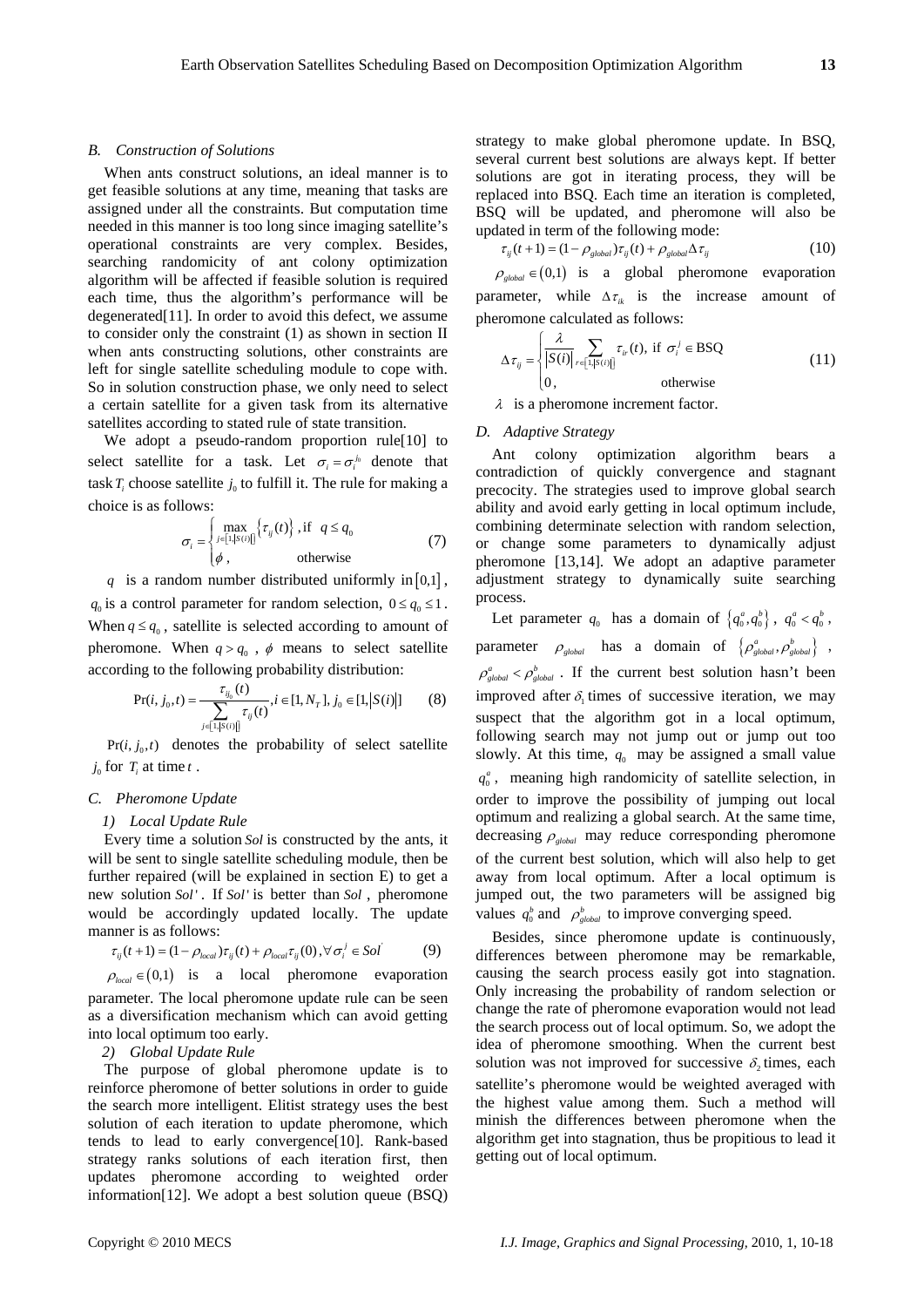#### *E. Solution Repair*

The above algorithm presents a task assignment result each time it generates a solution. After the single satellite scheduling is finished, some tasks may not be arranged due to satellite capability limitation. We may try to adjust them to other satellites, meaning try to insert them into another satellite's schedule list. If an insertion is feasible, then the task assignment scheme is accordingly modified. This solution repair process can realize fine-tuning for the task assignment result and improve the solution quality. The detailed process is not complex and is omitted here.

# V. THE SINGLE SATELLITE SCHEDULING SUB-PROBLEM

Single satellite scheduling can be looked upon as a single machine scheduling problem with time-window constraint and task order dependent set up time. Restricted by its orbit, a satellite has only limited imaging chances or visible time windows with a given target. Thus, single satellite scheduling with short horizon can be simplified to a task selection problem[8]. For smallscale single satellite scheduling problem, even complete searching algorithm can be used to get an optimal solution.

By our method, each time the ACO algorithm adopted here generates a solution, single satellite scheduling will be performed, so single satellite scheduling algorithm must be quick enough. We adopted a Heuristic Algorithm (HA) and a Very Fast Simulated Annealing algorithm (VFSA). Accordingly, we call our decomposition optimization method using HA algorithm as ACO-HA, while the method using VFSA as ACO-VFSA.

#### *A. Heuristic Algorithm*

HA selects optimal choices in turn according to some heuristic rules in its searching process, so it has very fast computation speed and the result is easy to explain. HA is an approximate algorithm in common use in satellite scheduling. Scheduling of ASTER, SPOT-5 and Landsat 7 satellite all use this kind of algorithm. Literature [4] provided some rules for task selection by synthetically considering task priority, sensor parameters and imaging quality. We consider conflicts between tasks except for task priorities, and define the concept of conflict degree for a task. If one task was scheduled, then conflict degree of that task would be the sum of the priorities of those not scheduled tasks impacted by the scheduled task. Let conflict degree of task  $T_i$  be *Conflict<sub>i</sub>*, its calculation formula is:

$$
Conflict_i = \sum_{T_j \in Conflictset_i} p_j \tag{12}
$$

ConflictSet<sub>i</sub> is the set of tasks that could not be scheduled because of  $T_i$  's impact. Conflict degree reflects the degree of confliction between one task and the others. Based on this concept, our algorithm follows such a simple idea: schedule those tasks of small conflict with others firstly, with the expectation that more tasks will be scheduled. As figure 3 shows, there are conflicts between Task2 and Task1 or Task3, if we first schedule

Task2, then Task1 and Task3 could not be scheduled both, so we should schedule Task1 or Task3 firstly.



Figure 3. conflicts between tasks

Here, conflict between tasks mainly indicates time conflict, meaning that if there is not enough transition time between two tasks, then we take it for a conflict. The process of our HA algorithm is described as follows:

Step1: order the tasks according to task priorities, schedule the task with highest priority first.

Step2: for tasks with same priorities, calculate their conflict degrees, schedule the task with small conflict degree first.

Step3: for tasks with same priority and same conflict degree, schedule the task with small roll angle or early start time first.

#### *B. Very Fast Simulated Annealing Algorithm*

Heuristic algorithm requires in-depth comprehension of the problem itself. Since the algorithm selects task according to given rules and doesn't allow backtrack, its performance relies heavily on good heuristic rules and has no guarantee. To get better single satellite imaging schedule, we also try to use a simulated annealing algorithm. General simulated annealing algorithm has better global search ability, but need adequate perturbation and iteration numbers, with deliberate annealing plan, therefore its efficiency is still under improvement. As said before, in each iteration of our ACO algorithm, single satellite scheduling must be carried through for each satellite according to task assignment result. To avoid unacceptable time cost, single satellite scheduling must be quick enough. Ingber and some others improved perturbation and annealing manner for general SA and proposed a Very Fast Simulated Annealing algorithm [16, 17], which greatly increased the computation speed. We adopt the VFSA algorithm to solve our single satellite scheduling problem.

# *1) Solution encoding*

Considering the neighborhood design, we arrange the tasks on each satellite according to the start time of their time windows, thus an activity list with time precedence is constructed. This method is convenient for setup time calculation and other constraint check to ensure new solution feasibility.

Besides, since satellite scheduling is usually an oversubscribed problem that only part tasks could be scheduled, we design a virtual satellite resource, which is used to virtually undertake all the tasks that could not be assigned to real satellites. The difference between virtual and real satellites is that all tasks assigned to virtual satellite are not restricted by time window or other constraints and their values are zero. Figure 4 is a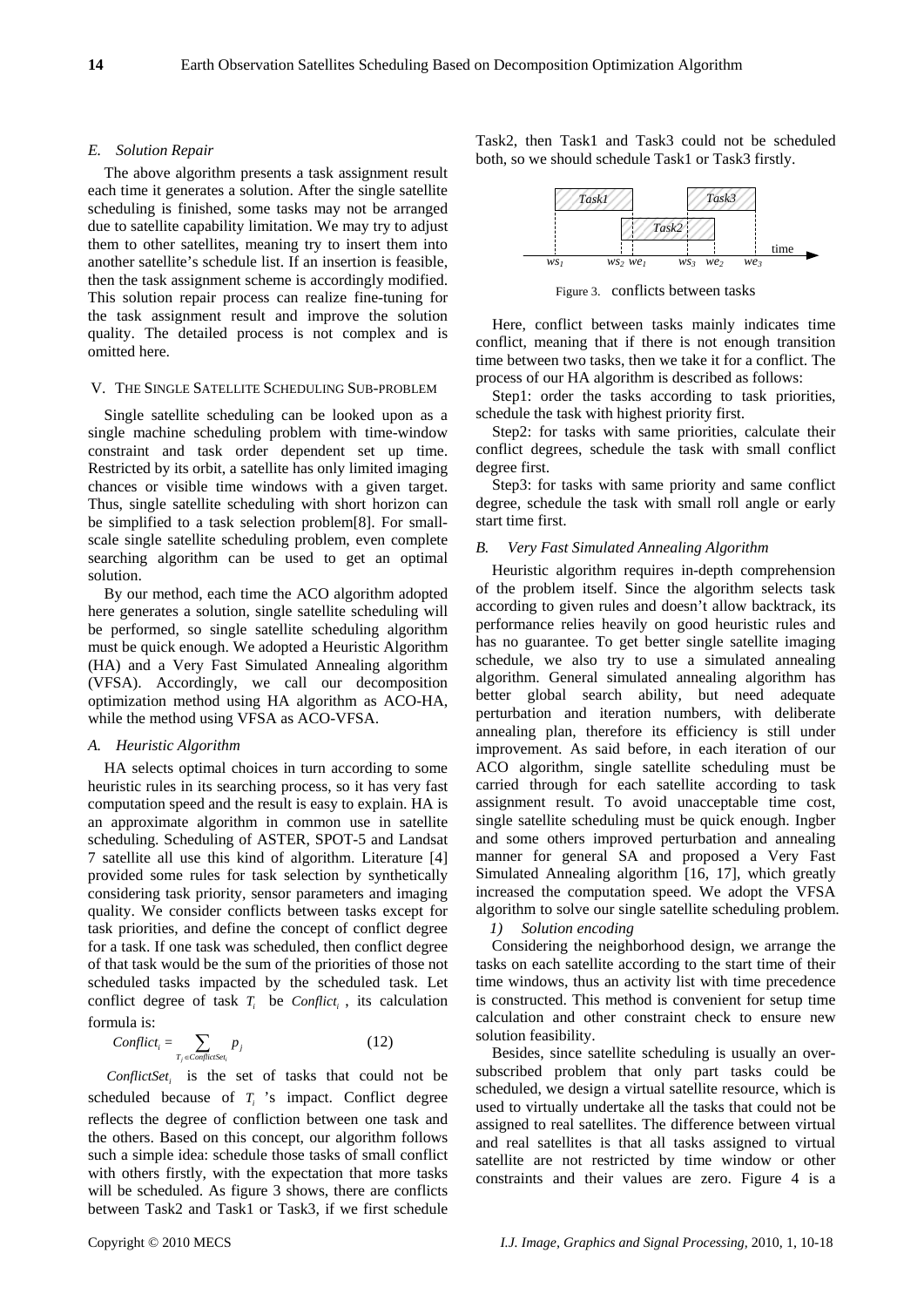denotation of solution encoding for a problem including 2 satellites and 10 tasks.



Figure 4. denotation of solution encoding

#### *2) Model perturbation*

VFSA adopts a pseudo-Cauchy distribution depending on temperature to perturb the current model and generate new solutions. We construct some neighborhood structures according to the problem feature. Moving between neighbors will perturb the original model and generate new solutions. Perturbations to a solution include task changes and task time changes.

For task change, we adopt the <sup>λ</sup> − *interchange* method or named *Swap*/*shift move* method. In detail, we use the 1-0 node interchange and 1-1 node interchange method. 1-0 node interchange will insert a task assigned to one certain satellite to another satellite when feasible. 1-1 node interchange will swap the places of two tasks originally assigned to two different satellites when feasible. For single satellite scheduling, since there is only one real satellite and one virtual satellite, this method essentially means to swap tasks between real satellite and virtual satellite.

For task time change, we adopt an exchange neighborhood, namely randomly switch a task from one of its time window to another.

*3) Acceptance probability* 

VFSA adopts such an acceptance probability formula according to generalized Boltzmann-Gibbs distribution:

$$
P = [1 - (1 - q)\Delta E/T]^{1/(1-q)}
$$
 (13)

Here, Δ*E* is energy difference, namely the difference between new solution and original one. *q* is a real number, different value of *q* means different preference of adventuring. Low value of *q* means that the acceptance probability will take a risk to make some bad solutions accepted more likely, while the computation speed will be improved, thus the value of *q* must be properly selected. When  $q \rightarrow 1$ , the acceptance probability will be just the same as it of general SA:

 $P = \exp(-\Delta E/T)$  (14)

*4) Annealing plan* 

Since annealing speed is an important factor to decide efficiency of the algorithm, we adopt a fast annealing strategy:

$$
T_k = T_0 \alpha^{k^{1/N}} \tag{15}
$$

Here,  $k$  is the number of iteration,  $\alpha$  is the rate of temperature attenuation, *N* is a given parameter. The smaller *N* is, the faster temperature descends. Usually, it can be assigned a value of 1 or 2.

# *5) Terminate rules*

To cut computation time, we adopt a dual-level terminate rule. The outer level is based on temperature, while the inner level is based on non-update of solution, namely when the current best solution is not improved for

Time windo certain iterations, the search process will terminate. Our Cnadidatesalgorithm will terminate as long as either one of the conditions be satisfied.

#### VI. EXPERIMENTS

Since there are still not acknowledged benchmark test problems in satellite scheduling research area, we use a random generation method to test our algorithm. The test problems are generated according to the following rules:

(1) Generate targets within an area between north latitude  $20^{\circ}$ ~50° and east longitude  $70^{\circ}$ ~130° according to a uniform distribution. Requirements of sensor type and ground sample distance are ignored. The number of targets M is respectively 100, 200, 300, 400 and 500.

(2) The number of satellites N is respectively 3, 4 and 5.

(3) The priorities of tasks are randomly selected among [1,10].

(4) The time windows between a task and a satellite are acquired by the Satellite Tool Kit software [18].

(5) Duration of a task imaging activity is 5~9 seconds.

(6) Different scale problem instances are generated through different combination of M and N.

Our algorithm was realized using C# and VS.net 2003 and was run on a workstation with configuration of Xeon(R) 5160 3.0 Hz CPU and 2G RAM.

Parameters of VFSA was set to  $q = -1$ ,  $\alpha = 0.95$ , *N* = 1. Parameters of ACO were set as table I shows.

TABLE I. PARAMETERS SET FOR ACO

| parameters                                     | meaning                                                                                 |  |  |  |  |
|------------------------------------------------|-----------------------------------------------------------------------------------------|--|--|--|--|
| $AntSize = 8$                                  | number of ants                                                                          |  |  |  |  |
| $MaxIter = 300$                                | max iteration number                                                                    |  |  |  |  |
| $\rho_{local} = 0.1$                           | local pheromone evaporation<br>coefficient                                              |  |  |  |  |
| $\rho_{global}^a = 0.6, \rho_{global}^b = 0.8$ | min and max value of global<br>pheromone evaporation coefficient                        |  |  |  |  |
| $q_0^a = 0.55, q_0^b = 0.85$                   | min and max value of<br>parameter denoting randomicity of<br>satellite selection        |  |  |  |  |
| $\delta_1 = 50$                                | the iteration number threshold<br>for calling adaptive parameter<br>adjustment strategy |  |  |  |  |
| $\delta_2 = 90$                                | the iteration number threshold<br>for calling pheromone smooth<br>strategy              |  |  |  |  |

Literature [7] constructed a constraint satisfaction problem model for multi-satellites scheduling problem, and solved the model using a tabu search algorithm. To test the performance of our algorithm, we compared our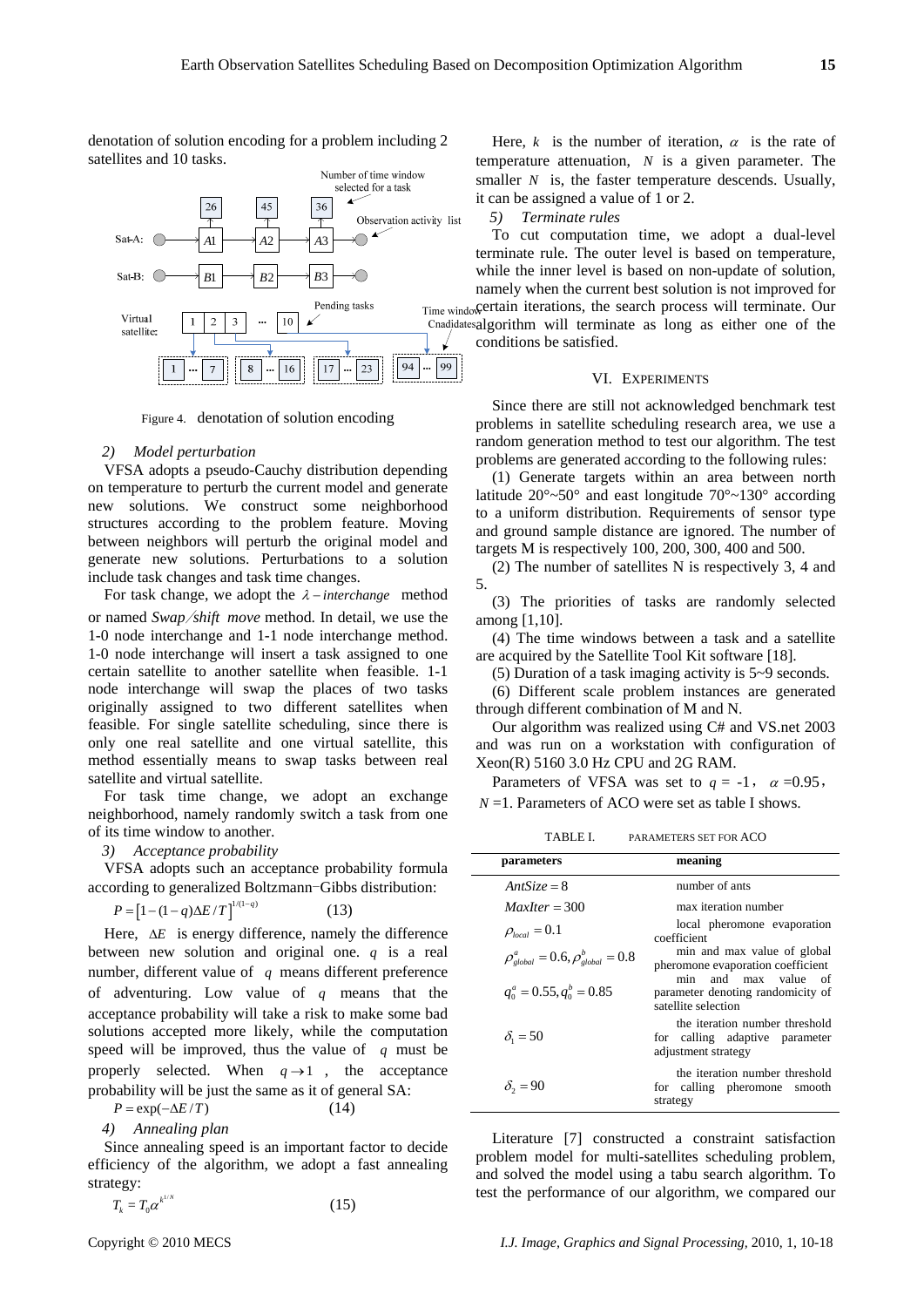algorithms with it. The three algorithms were run 10 times for each problem instance, their avenue results which express the total revenue of the observed tasks are showed as table II.

From the results we can find that, in most cases, ACO-HA and ACO-VFSA are better than TS algorithm. Only for three instances 3, 5 and 6, improvements are not marked. By analyzing these problems and their solutions, we found that satellite resources in these problems are relatively sufficient, and the fulfillment rates of tasks are high. For example, in problem instance 3, when 100 tasks were to be scheduled on 5 satellites, all the tasks could be scheduled even using TS algorithm, so advantages of ACO-HA and ACO-VFSA would not be visualized.

Satellites scheduling problems are always oversubscribed problems, task requirements generally go beyond the satellites' ability, so our algorithm has more advantages. Besides, from table 2 we can also find that, the more complex our problem is, the better ACO-HA and ACO-VFSA are.

For ACO-HA and ACO-VFSA, we find that ACO-VFSA is better than ACO-HA. In each iteration, ACO- HA uses some heuristic rules to schedule tasks on single satellite, while ACO-VFSA uses very fast simulated annealing to schedule tasks on single satellite, which is able to get better single satellite schedule and correspondingly get better complete multi-satellites schedule.

As to computation time, we find that TS is faster for small scale problems, while with the increase of tasks and satellites, computation time required by TS goes up prominently. Since ACO-HA uses heuristic rules for single satellite scheduling, its performance is not evidently affected by the number of tasks and its computation time increases almost linearly. Therefore, ACO-HA is fitter for big scale problems with rigid time requirement. ACO-VFSA uses VFSA for single satellite scheduling in each iteration of ACO, so its time performance is affected by number of tasks more evidently. But even for the most complex test instance, it can return the result within 600s, which could be accepted in real applications.

|                  |                |                |                       | <b>TS</b>    |        |              | ACO-HA     |          |               | <b>ACO-VFSA</b> |          |  |
|------------------|----------------|----------------|-----------------------|--------------|--------|--------------|------------|----------|---------------|-----------------|----------|--|
| NO.              |                |                | OB                    | <b>RESUL</b> | CPU(s) | <b>RESUL</b> | <b>CPU</b> | $GAP$ (% |               |                 |          |  |
| $\cdot$          | M              | N              | S                     | T            |        | T            | (s)        |          | <b>RESULT</b> | CPU(s)          | GAP(%)   |  |
| $\mathbf{1}$     | 10             | 3              | 289                   | 475.3        | 4.21   | 486.6        | 25.06      | 2.3774   | 502.8         | 45.2            | 5.7858   |  |
| $\frac{2}{3}$    | $\mathbf{0}$   | 4              | 384                   | 514.2        | 5.64   | 518.8        | 35.77      | 0.8946   | 524.9         | 72.36           | 2.0809   |  |
|                  |                | 5              | 452                   | 546.4        | 5.78   | 546.4        | 42.06      | $\bf{0}$ | 546.4         | 87.04           | $\bf{0}$ |  |
| $\overline{4}$   | 20             | 3              | 521                   | 715.7        | 25.65  | 735          | 48.4       | 2.6967   | 752.3         | 88.23           | 5.1139   |  |
| 5                | $\Omega$       | 4              | 699                   | 844.0        | 26.5   | 848.8        | 63.03      | 0.5687   | 855.7         | 106.98          | 1.3863   |  |
| $\boldsymbol{6}$ |                | 5              | 839                   | 976.1        | 29.93  | 980.6        | 82.70      | 0.4610   | 985.2         | 153.26          | 0.9323   |  |
| $\overline{7}$   |                | 3              | 802                   | 841.9        | 43.5   | 856.2        | 70.44      | 1.6985   | 876.1         | 116.7           | 4.0622   |  |
| 8                | 30             | $\overline{4}$ | 106                   | 978.3        | 73.07  | 1009.4       | 92.53      | 3.1790   | 1019.8        | 127.5           | 4.2421   |  |
|                  | $\mathbf{0}$   |                | 3                     |              |        |              |            |          |               |                 |          |  |
| 9                |                | 5              | 129                   | 1164.7       | 85.10  | 1204         | 123.65     | 3.3743   | 1221.4        | 188.46          | 4.8682   |  |
|                  |                |                | 6                     |              |        |              |            |          |               |                 |          |  |
| 10               |                | 3              | 107                   | 862.0        | 120.70 | 903.6        | 84.32      | 4.8260   | 916.9         | 225.21          | 6.3689   |  |
|                  |                |                | 4                     |              |        |              |            |          |               |                 |          |  |
| 11               | 40             | $\overline{4}$ | 141                   | 1022.1       | 155.75 | 1080.8       | 112.44     | 5.7431   | 1124.0        | 262.01          | 9.9697   |  |
|                  | $\Omega$       |                | 5                     |              |        |              |            |          |               |                 |          |  |
| 12               |                | 5              | 173<br>$\overline{7}$ | 1236.4       | 173.43 | 1294.2       | 137.92     | 4.6749   | 1310.1        | 346.03          | 5.9609   |  |
|                  |                |                |                       |              |        |              |            |          |               |                 |          |  |
| 13               |                | 3              | 130<br>$\Omega$       | 894.4        | 226.78 | 934.6        | 97.40      | 4.4946   | 952.6         | 477.89          | 6.5072   |  |
|                  |                |                |                       |              |        |              |            |          |               |                 |          |  |
| 14               | 50<br>$\Omega$ | $\overline{4}$ | 171<br>6              | 1077.8       | 268.84 | 1119         | 145.2      | 3.8226   | 1144.2        | 502.81          | 6.1607   |  |
|                  |                |                |                       |              |        |              |            |          |               |                 |          |  |
| 15               |                | 5              | 212<br>3              | 1291.9       | 327.96 | 1395.8       | 183.92     | 8.0424   | 1452.6        | 581.53          | 12.4390  |  |
|                  |                |                |                       |              |        |              |            |          |               |                 |          |  |

Note: NO. is the number of problem instances; OBS is the sum of all tasks' time windows predicted by STK in one instance; RESULT is the computation result; CPU is the computation time which is measured by second; GAP is the percentage of improvement when computation results are compared with TS algorithm.

Besides, in order to test the effect of adaptive strategy used in ACO, we solve the instance 15 using ACO-VFSA with and without adaptive strategy respectively, the evolvement of the best solution along with iteration number is showed as figure 5. It can be found that ACO-VFSA with adaptive strategy has stronger search ability and can approach best solution quicker. The algorithm with adaptive strategy got to optimum at the  $77<sup>th</sup>$  iteration, while the algorithm without adaptive strategy got to a local optimum at the  $121<sup>st</sup>$  iteration and couldn't improve the solution anymore.

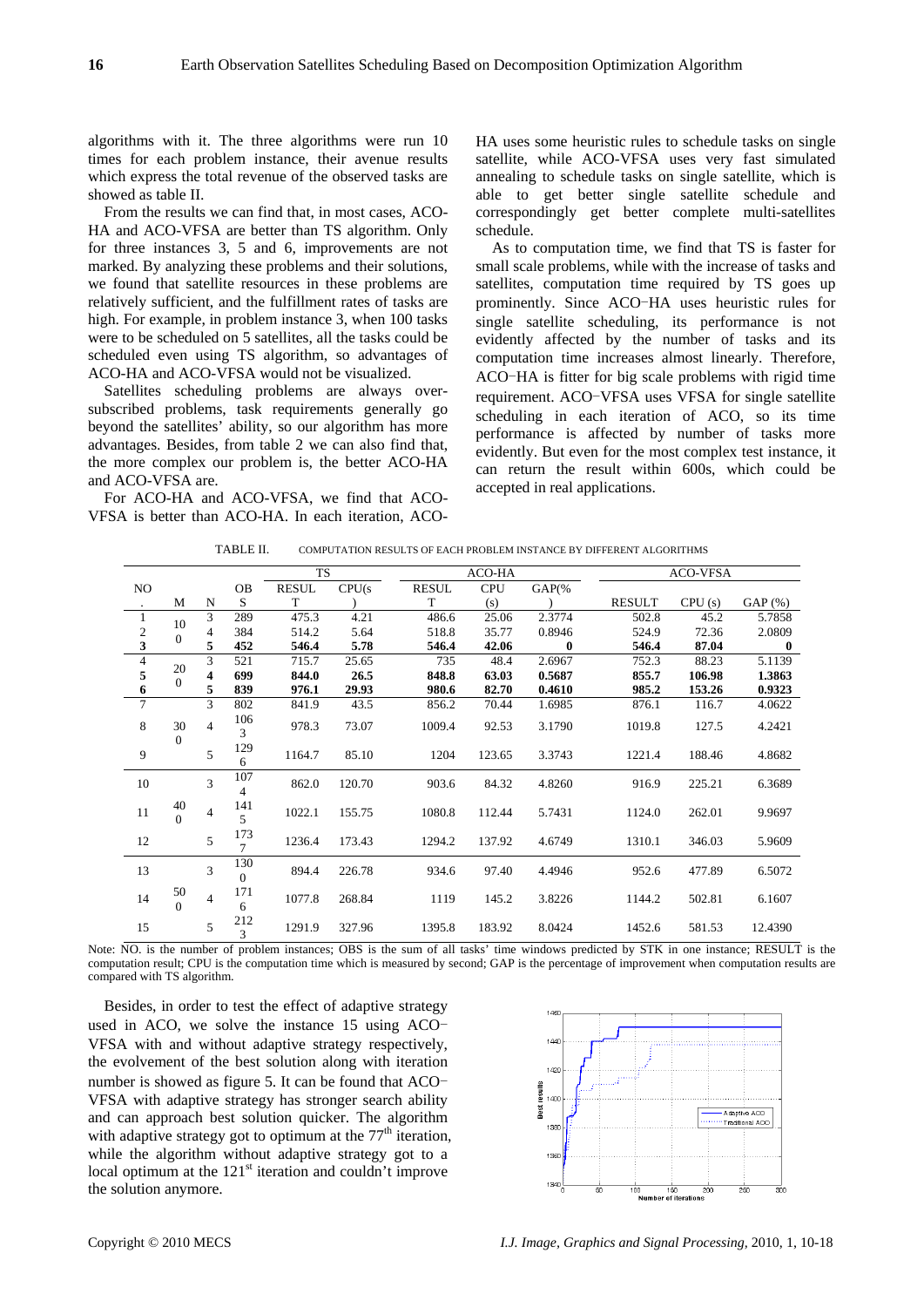Figure 5. evolvement of the best solution for instance 15

#### VII. CONCLUSIONS

This paper proposed an optimization algorithm based on decomposition for multi-satellites observation scheduling problem. The problem was decomposed into task assignment main problem and single satellite scheduling sub-problem. We adopted an adaptive ACO algorithm to search optimized task assignment scheme while a heuristic algorithm and a VFSA algorithm was respectively used to solve the single satellite scheduling sub-problem. Results of single satellite scheduling were used to evaluate and guide the task assignment process. In task assignment procedure, only task exclusivity constraint was considered, in order to quickly construct a task assignment scheme. Other constraints were considered in single satellite scheduling procedure, in order to ensure feasibility of the solution. Finally, our algorithm was proved to have better efficiency through some random tests. ACO-VFSA could get better schedule while ACO-HA could return the final solution more quickly.

Besides, we found that our ACO-VFSA is notably affected by the problem scale. Some parameters also have direct impact on the computation result and efficiency. So how to select the parameters will be an important factor for improving our ACO-VFSA.

#### ACKNOWLEDGMENT

We thank anonymous referees for their constructive comments. This research is supported by National Natural Science Foundation of China under Grant 70801062.

#### **REFERENCES**

- [1] Robert A Morris, Jennifer L Dungan, John L. Bresina. An Information Infrastructure for Coordinating Earth Science Observations. In Proc. 2nd IEEE International Conference on Space Mission Challenges for Information Technology. 2006
- [2] Wei-Cheng Lin, Da-Yin Liao, Chung-Yang Liu, Yong-Yao Lee. Daily Imaging Scheduling of an Earth Observation Satellite. IEEE TRANSACTIONS ON SYSTEMS, MAN, AND CYBERNETICS—PART A: SYSTEMS AND HUMANS, vol. 35, pp.:213-223, 2005
- [3] Bensana E, Verfaillie G, Bataillie N, Bluestein D. Exact and Approximate Methods for the Daily Management of an Earth Observing Satellite. Proceedings of SpaceOPS, Germany: Munich, 1996.
- [4] XU Xue-ren, GONG Peng, HUANG Xue-zhi, Jin Yong. Study on Optimization Algorithms for Remote Sensing Date Collection Planning of Satellite. Journal of Remoter Sensing, vol. 56, pp. :962-968, 2007(In Chinese)
- [5] Nicola Bianchessi, Jean-Francois Cordeau, Jacques Desrosiers, Gilbert Laporte, Vincent Raymond. A Heuristic for the Multi-Satellite, Multi-Orbit and Multi-User Management of Earth Observation Satellites. European Journal of Operational Research. vol. 177, pp. 750-762, 2005
- [6] Cordeau J-F, Laporte G. Maximizing the Value of an Earth Observation Satellite Orbit. Journal of the Operational Research Society, vol. 56, pp. :962-968, 2005
- [7] HE Ren-jie. Research on Imaging Reconnaissance Satellite Scheduling Problem. PhD thesis, Nation University of Defense Technology, 2004
- [8] M. Lemaître, G. Verfaillie. Selecting and scheduling observations of agile satellites. Aerospace Science and Technology. 2002,(6) :367-381
- [9] Wolfe W.J, Sorensen S.E. Three Scheduling Algorithms Applied to the Earth Observing Systems Domain. Management Science, vol. 46, pp. 148~168, 2000
- [10] Dorigo M, Stutzle T. Ant Colony Optimization. Cambridge, MA: MIT Press, 2004
- [11] Christian Blum, Ant colony optimization: Introduction and recent trends. Physics of Life Reviews, vol. 2, pp. :353– 373, 2005
- [12] B. Bullnheimer, R. R Hard, C. Strauss. A new rank-based version of the Ant System: A computational study. Central European Journal for Operations Research and Economics, vol. 7, pp. :25-38, 1999
- [13] ZHU Qing-Bao, YANG Zhi-Jun. An Ant Colony Optimization Algorithm Based on Mutation and Dynamic Pheromone Updating. Journal of Software, vol. 12, pp. 185-192, 2004
- [14] WANG Ying, XIE Jian–ying. An Adaptive Ant Colony Optimization Algorithm and Simulation. JOURNAL OF SYSTEM SIMULATION, vol. 14, pp. 31-33, 2002
- [15] Stutzle T, Hoos H H. MAX-MIN ant system. Future Generation Computer Systems, vol. 16, pp. 889-914, 2000
- [16] Ingber L. Very Fast Simulated Re-annealing. Math Compute Modelling, vol. 12, pp. :967-973, 1989
- [17] CHEN Huagen, LI Lihua, XU Huiping, CHEN Bing. Modified Very Fast Simulated Annealing Algorithm. JOURNAL OF TONGJI UNIVERSITY(NATURAL SICENCI), vol. 34, pp. 1121-1125, 2006
- [18] Analytical Graphics Inc. Satellite Tool Kit 6.0. [http://www.agi.co](http://www.agi.com/)m



mission planning, scheduling and system **Feng Yao** was born in Xianyang, Shanxi Province, China in 1978. Yao received the B.S. degree from National University of Defense Technology in 2003. He is now a lecturer at National University of Defense Technology. His research interest covers

optimization.



covers mission planning, scheduling and  **Jufang Li** was born in Linzhou, Henan Province, China in 1978. Li received the Ph.D. degree from National University of Defense Technology in 2004. She is now a associate professor at National University of Defense Technology. Her research interest

intelligent optimization algorithms.